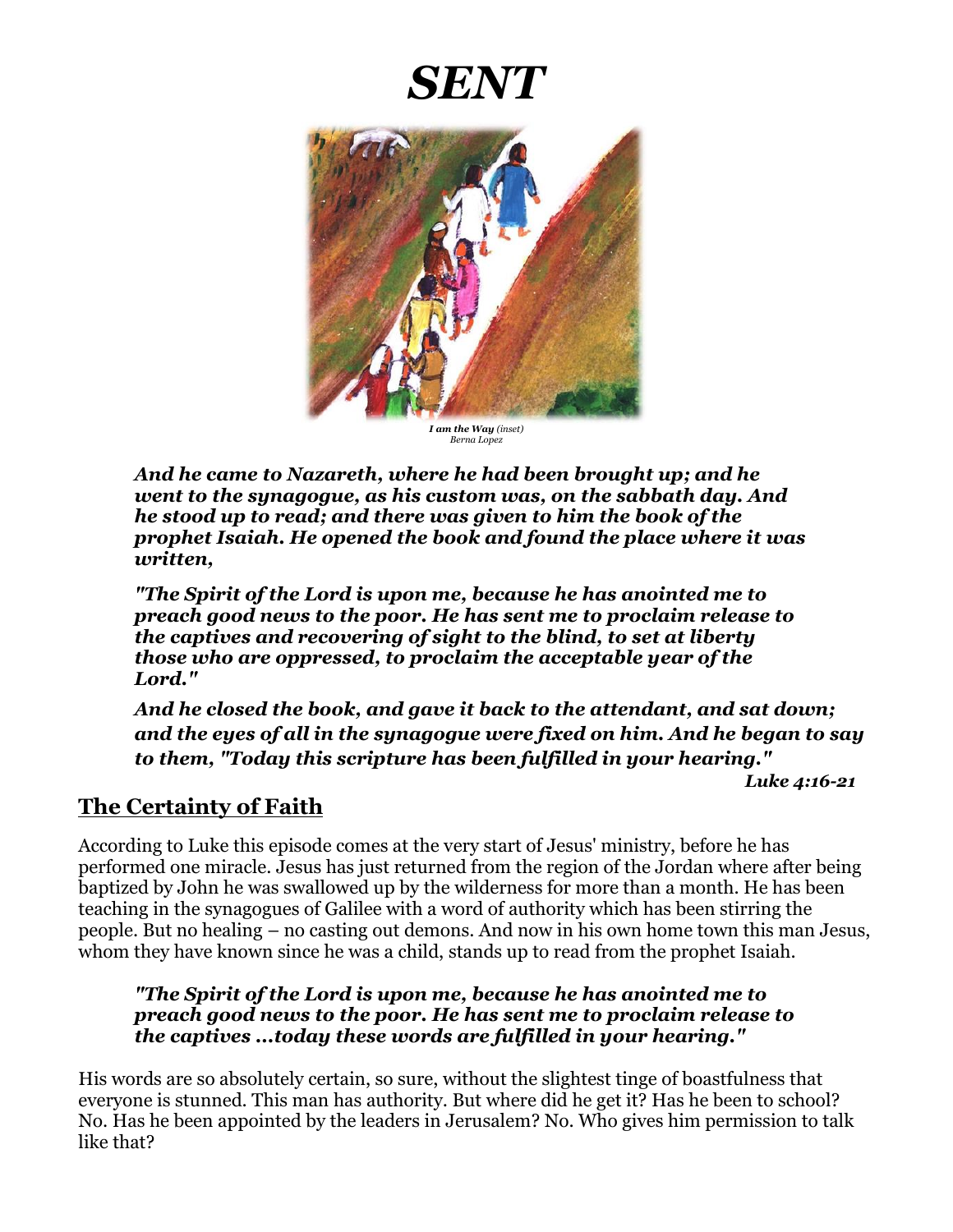*And all spoke well of him, and wondered at the gracious words which proceeded out of his month; and they said, "Is not this Joseph's son?" And he said to them, "Doubtless you will quote to me this proverb, 'Physician, heal yourself; what we have heard you did at Capernaum, do here also in your own country.'" And he said, "Truly, I say to you, no prophet is acceptable in his own country. But in truth, I tell you, there were many widows in Israel in the days of Elijah, when the heaven was shut up three years and six months, when there came a great famine over all the land; and Elijah was sent to none of them but only to Zarephath, in the land of Sidon, to a woman who was a widow. And there were many lepers in Israel in the time of the prophet Elisha; and none of them was cleansed, but only Naaman the Syrian." When they heard this, all in the synagogue were filled with wrath. And they rose up and put him out of the city, and led him to the brow of the hill on which the city was built, that they might throw him down headlong. But passing through the midst of them he went away.*

#### *Luke 4:22-30*

Remember now, not one miracle of healing has occurred yet. Jesus goes on to Capernaum and teaches in the synagogue and again the people are astonished at the force of his words. Suddenly Jesus' teaching is interrupted by a man with a demon, and his ministry of healing begins. Until that first healing, the only one who knows for sure that the Spirit of the Lord is upon Jesus, that Jesus is going to deliver the captives and open the eyes of the blind, is Jesus.

Jesus is utterly certain and remains utterly certain until he breathes his last breath at Calvary that he has been sent.

"Big deal! He was the Son of God wasn't he? Naturally, he knew that he was sent! " But remember, Jesus was also a human being --- every bit as human as you and I. And Jesus had to know that he was sent the same way that we have to know it….

…by faith, by trusting the invisible God who had sent him into this world of visible trouble.

Jesus' words had authority over human hearts, over demons, over the elements, over the wind because he believed that the Father was with him and that those doors would open when he told them to.

There would be fruit! If people disbelieved him, Jesus marveled at their unbelief; but it made absolutely no difference as to what he thought of himself. Jesus didn't need to have believers or admirers or followers to be reassured as to who he was.

If nobody on earth believed him as was the case when he hung on the cross – Jesus still knew why he was there.

*As he passed by, he saw a man blind from his birth. And his disciples asked him, "Rabbi, who sinned, this man or his parents, that he was born blind!" Jesus answered, "It was not that this man sinned, or his parents, but that the works of God might be made manifest in him. We must work the works of him who sent me, while it is day; night comes when no one can work. As long as I am in the world, I am the light of the world." As he said this, he spat on the ground and made clay of the spittle and anointed the man's eyes with the clay, saying to him, "Go, wash in the pool of Siloam" (which means Sent). So he went and washed and came back seeing.*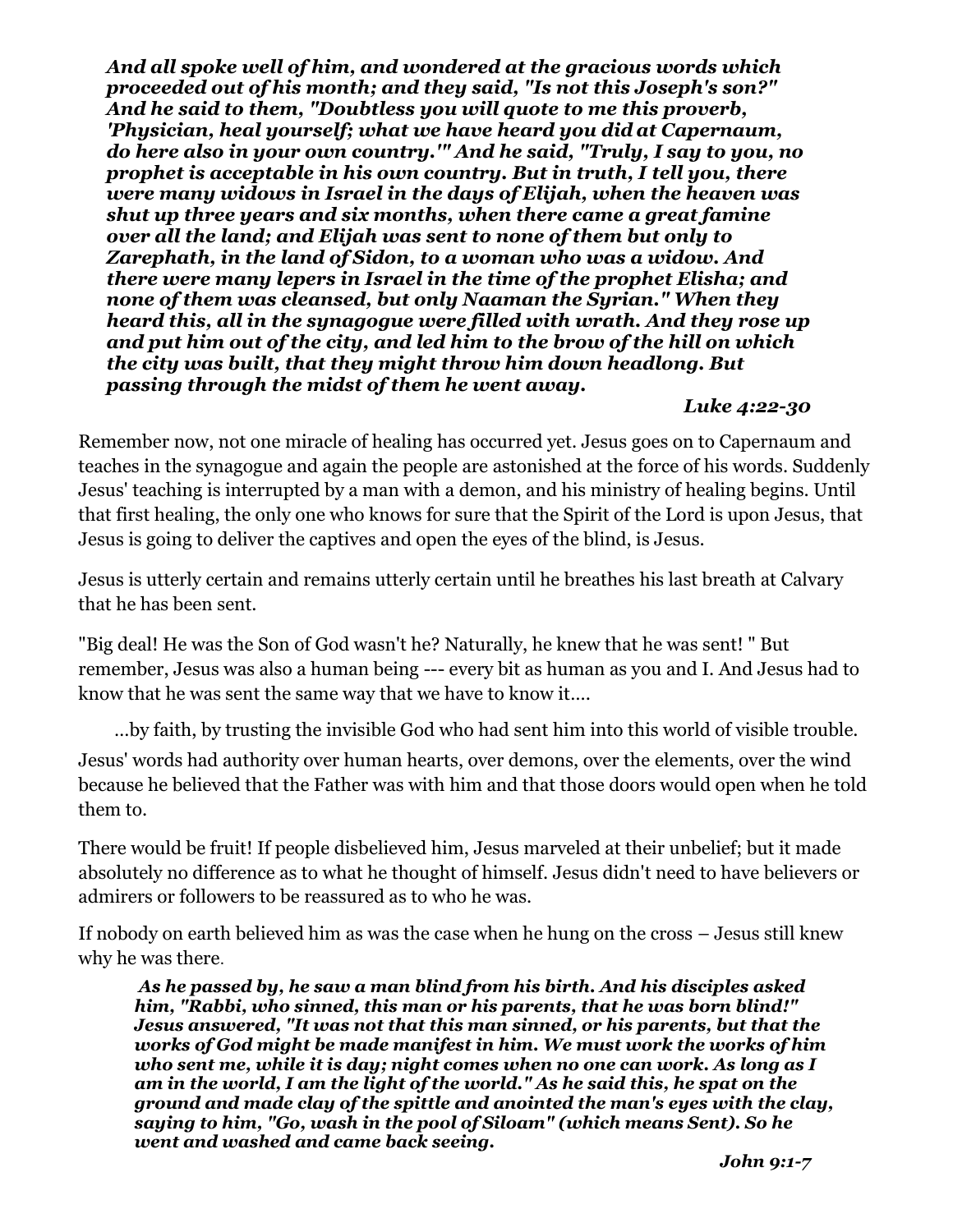

"While I am here, I am the light of the world ... I have been sent to open blind eyes ... Go, wash in the pool of Siloam --- which translated means *"having been sent.*" Of course the man comes back with his eyes opened!

## **We Can Have It Too**

But not only did Jesus know that he was sent, he expects us to know *that we have been sent*.

*On the evening of that day, the first day of the week, the doors being shut where the disciples were, for fear of the Jews, Jesus came and stood among them and said to them, "Peace be with you." When he had said this, he showed them his hands and his side. Then the disciples were glad when they saw the Lord. Jesus said to them again, "Peace be with you. As the Father has sent me, even so I send you."* 

*And when he had said this, he breathed on them, and said to them, "Receive the Holy Spirit. If you forgive the sins of any, they are forgiven; if you retain the sins of any, they are retained."*

#### *John 20:19-23*

The men and women of God who today are preaching good news to the poor and bringing release to the captives with the authority of heaven are not those, who speak the most eloquently, or the most loudly, or have the most publicity, or the largest following; but those who know that they have been sent.

They know that they have been sent by the Son of God even if no one on earth believes this to be so, and are clear in their minds as to what they have been sent to do.

*So Ananias departed and entered the house. And laying his hands on him he said, "Brother Saul, the Lord Jesus who appeared to you on the road by which you came, has sent me that you may regain your sight and be filled with the Holy Spirit." And immediately something like scales fell from his eyes and he regained his sight. Then he rose and was baptized, and took .food and was strengthened.* 

*Acts 9:17-19*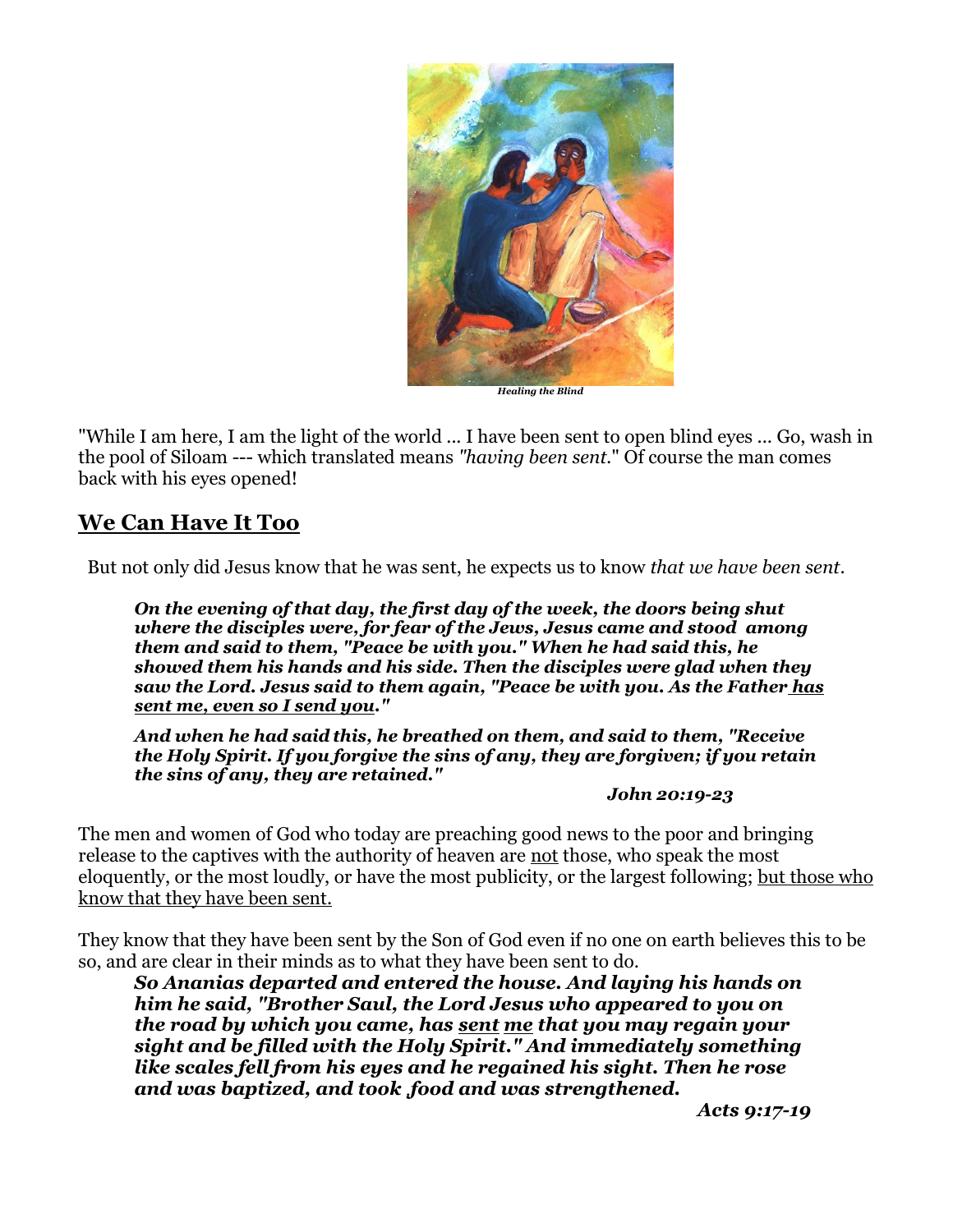Look back over your own ministry. Is it not true that in every situation where you knew yourself to be sent by the Son of God, the pre-sence of the Son of God attended your words, and your deeds? But when you were in doubt about your being God-sent, when you looked for reassurance to men, when you sought to get your sense of authority by seeing approval in their eyes, your words were empty. Nothing happened.

If we pat each other on the back or appoint each other as elders, independently of the direct presence of the Lord in our lives, our authority is not only questionable, it's demonic. The commission has to come directly from the Lord. Confirmed by the church, indeed, but initiated by the Lord.

When Paul and Barnabas were sent out from the Church at Antioch, other human beings were involved in the sending. They were fasting and praying and worshipping the Lord. They laid their hands on them and sent them off. But the one who called them and sent them clearly was the Holy Spirit – the Spirit of the Lord.

#### *So, being sent out by the Holy Spirit, they went down to Seleucia… Acts 13:4*

And the long-term results confirmed that it was the Spirit who sent them. The one who does the sending is the Lord. And he sends us to a work so simple, so down to earth that every one of us can do it. Jesus never sends us to do grandiose things. He never sends us to make head-lines. He simply sends us to touch human lives with his forgiveness.

#### *"As the Father has sent me, even so I send you... Receive the Holy Spirit. If you forgive the sins of any, they are forgiven; if you retain the sins of any, they are retained."*

Touch lives with the forgiveness of God. Manifest God's mercy. Show them God's goodness.

#### *Now I'm sending you to preach good news to the poor, to proclaim release to the captives, recovery of sight to the blind, to set at liberty those who are oppressed."*

## **Where are we to do this?**

In exactly the place where we are now. In our present set of circumstances. Among those people with whom we are now in touch.

The minute you know yourself to be sent by God, to manifest the forgiving love of Jesus in that place where you are, there will be a change within you....

#### **… An inner certainty. An awesome peace.**

You will feel no need for haste. No need to prove anything or to work miracles or collar people and harangue them, because you know that at the right time God will open doors in those circumstances.

And you will do what you've been sent to do,

say what you've been sent to say.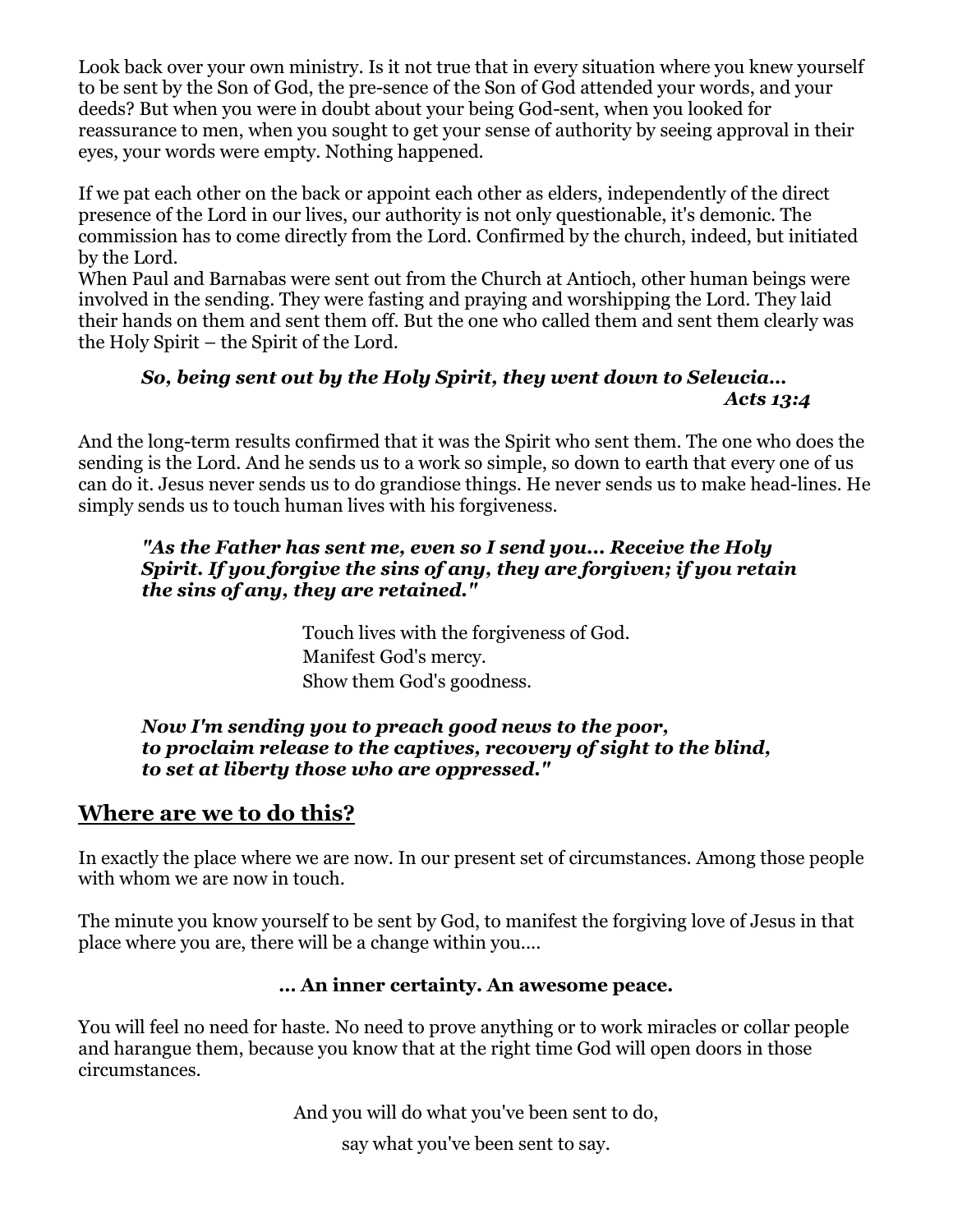## **There will be fruit!**

For instance, what about the people we live with. Is it clear that we are to be touching their lives with the forgiveness of God? That we have been sent to them for this one purpose?

Our husbands, our wives, our children, our parents, the old folks.



*Your Father Who Sees in Secret*

Is God's goodness touching them through us? God's patience? God's mercy? Or are we always up tight?

The people we associate with in our daily work, do we really understand that our presence among them is sacramental? Believers and unbelievers. The attractive ones and the repulsive ones. The ones who accept us and the ones who don't.

Do we believe that God's mercy, God's forgiving grace, is to be touching them through us? San Francisco, New York, China, Africa come later if God chooses to send us there.

## **Right now he sent us here.**

Notice where Jesus read that passage from Isaiah. Not up in Jerusalem or down by the Jordan, but in his hometown, in the midst of the people he'd been with all his life… Nazareth. Among his brothers and sisters and cousins. They rejected him and he went on to other places. But he kept coming back because his ministry to the lost sheep of the house of Israel began right where he was.

If Jesus had not begun in Nazareth and cared about Nazareth, what truth would there have been to his words in Capernaum, Bethsaida, Jerusalem, and Samaria?

In the future God may send us forth to distant places. We may never see our familiar brothers and sisters again until Messiah comes. But for now *we have been sent here*. And here is where we touch lives with the forgiveness of God.